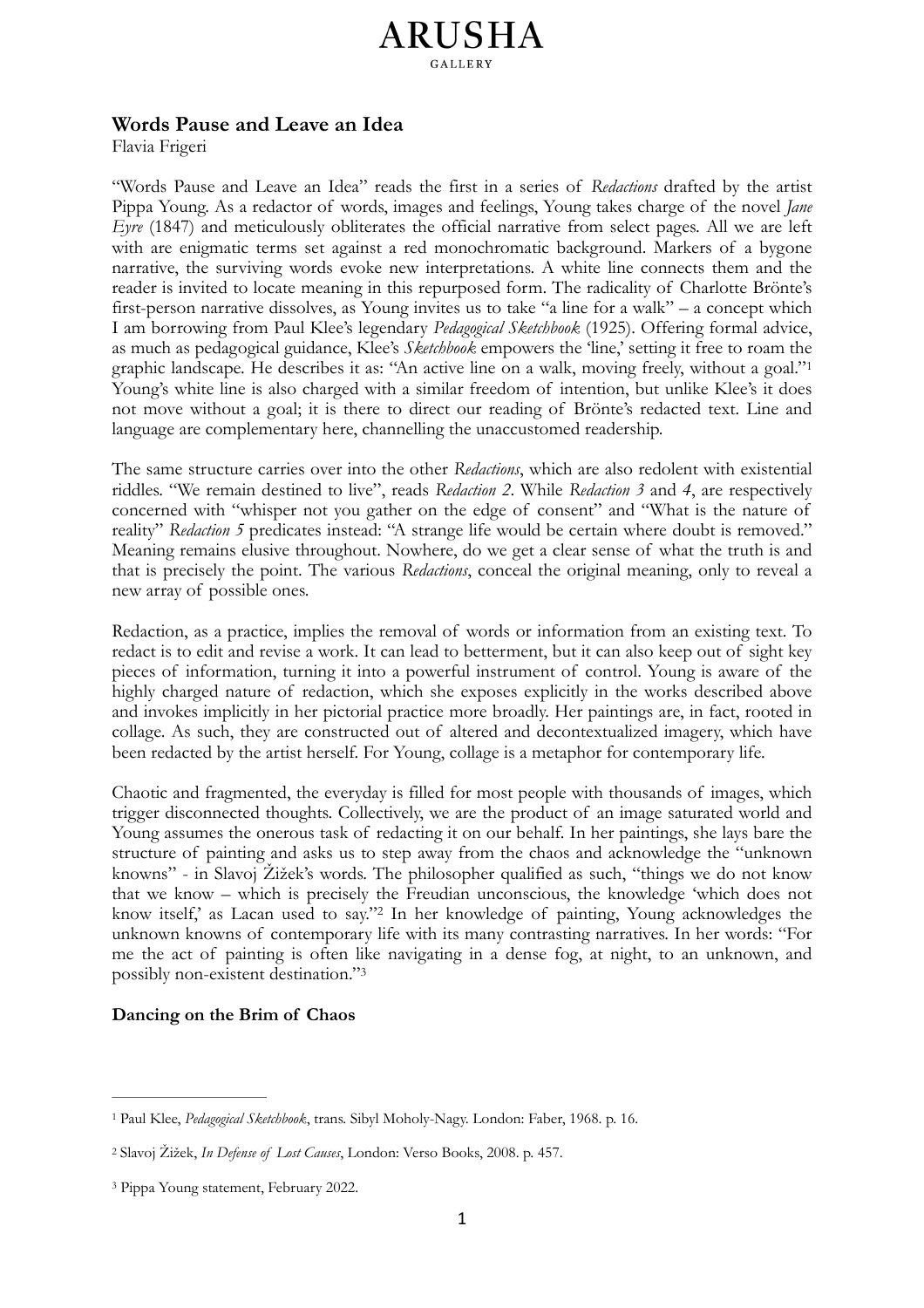In the 1980s the physicist Norman Packard coined the phrase "edge of chaos" to describe the transition space between order and disorder. Packard's concept has since been adopted by others in the field of physics and beyond. Defined by the constant interplay between instability and reason, the edge of chaos can be understood as a generative locus, where polar opposites come together in a dynamic exchange. Young adapts this notion to her own work and taking the lead from Packard's phrase she invites us to "dance on the brim of chaos."

As a transitional space, Young's brim of chaos is the site of exhilaration and restraint, certainty and uncertainty, past and present, young and old. It captures, in other words, many polar opposites, which are usually impossible to reconcile. For Young it also acts as a metaphor for the status of painting in the age of rampant mechanical reproduction. At a time when photography is accessible to almost all, how can painting still be relevant? This conundrum has accompanied Young's pictorial journey for many years now and with every new work she probes the concept further. Chaos, thus, epitomizes the fast consumption of photographic imagery in an image saturated world. Whereas painting, with its more pondered approach to image-making, acts an antidote to the image deluge.

The sheer materiality of painting, as well as the relationship of painting vis-à-vis digital media plays an important part in the conceptualization of Young's work. For instance, in *Proposal 1* the artist deploys the pixelated form of an enlarged image. Here, she lifts an image from the digital ether and methodically goes on to reproduce it in gouache and pencil on paper. A sort of hyperrealism of the digital medium is at stake and we, as viewers, are invited to parse this out in order to reveal the hidden figure. Central to *Proposal 1* and its fellow gouaches *Proposal 2* and *Proposal 3*, is an attempt to reckon with the loaded concept of identity. In this day and age, which sees identity politics at the forefront of many social and cultural forms of expression, artists are increasingly interrogating the relationship between identity – real and imagined – and its visual representation.

With her three proposals, alongside the more programmatically titled *Proposal for a method of establishing identity*, Young invites us to question: how identity is defined? And who has the power to define it? Next to the grey-scaled pixelated portrait, a grid with numbers suggests that a scientific method could be applied to the understanding of identity. Obviously, in proposing that such a formula exists, Young challenges its validity as an instrument of knowledge. Criteria such as gender, race and age, which supposedly identify every single being on planet earth, are forms of categorization that fail to provide a rounded account of who we are as individuals. Data, like the algorithms, determining which advertisements will pop up on our screens, attempt to reframe selfhood according to a set of predetermined criteria. With her "painting by numbers" Young disputes this narrow-minded logic and reasserts how individuality cannot be controlled by numbers or statistics.

Another chief concern for Young is the notion that as individuals we are made of lots of moving parts and are thus prone to constant change. She explores this concept in the drawing *Disrupted 1* and in the two paintings, *Disrupted 2* and *3*. In the latter works, the 'disruption' evoked by the title is materialised through the tripartite canvases. The disruption is imposed here on the faces and gestures of the two genderless figures. Made up of collaged fragments (rendered pictorially) each portrait is conceived as a visual metaphor for the fragile nature of contemporary selfhood. Prone to disruption and constant deconstruction, individual selves are presented in a precarious state construed out of contemporary and historic examples. Young's reference library – if one may describe it as such – counts on the pictorial tradition of Bronzino, Jean-Auguste-Dominique Ingres, Joshua Reynolds and Peter Paul Rubens.

Like the written words in *Redactions*, the body parts in the *Disrupted* series invite close reading. The overarching tone is surreal. Meaning is evenly split between the jumbled configuration of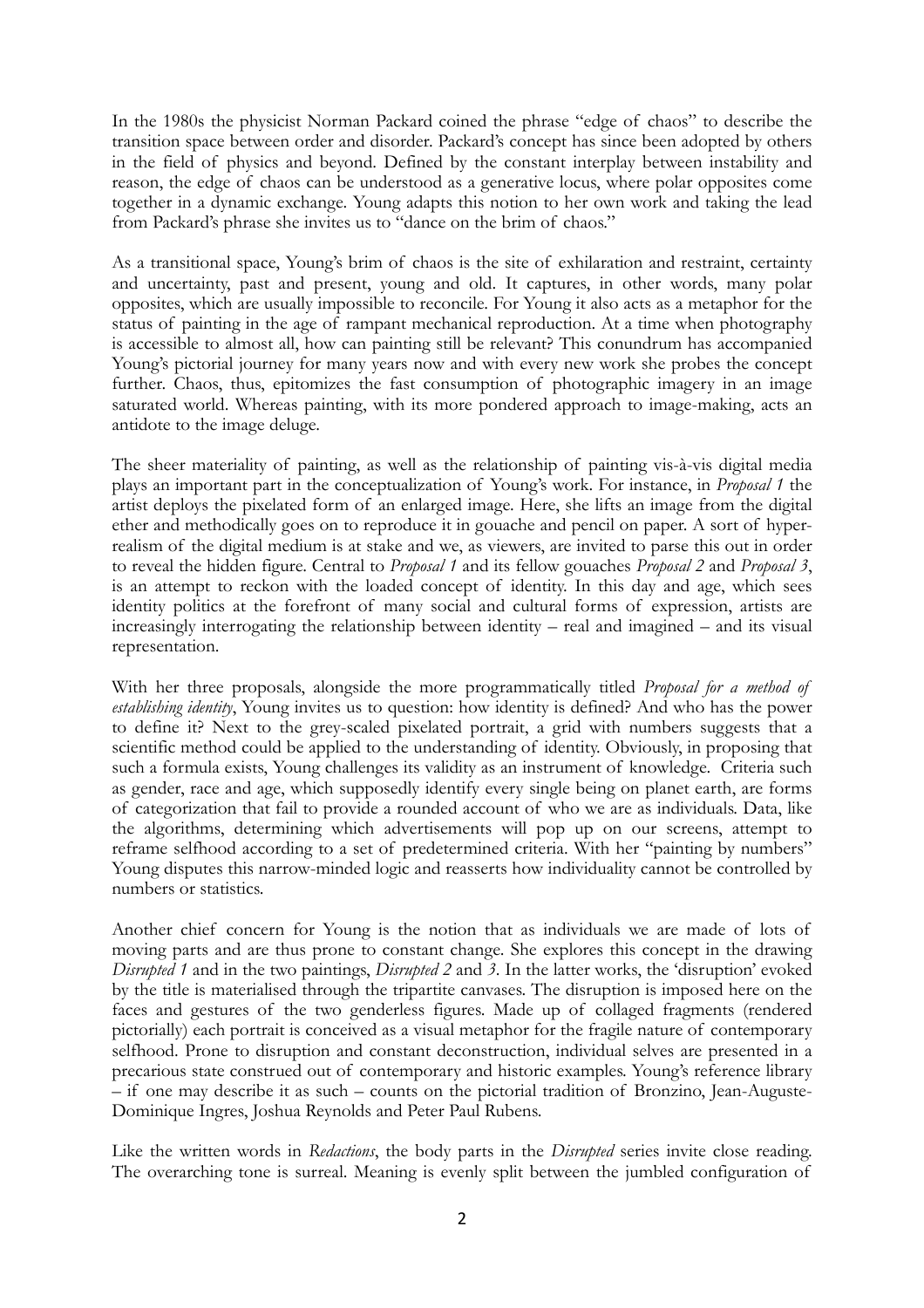*Disrupted 1, 2* and 3 and their individual components. Eyes, ears, noses and lips are each a selfcontained entity and part of a larger whole. Some were culled from Old Master paintings, while others are the product of contemporary sources – the range is deliberately eclectic. Young seeks no reconciliation here, she indulges in difference, by retaining the body parts' original form and style. In *Disrupted 1*, the two eyes clearly belong to distinct faces. While the left eye looks upwards with reverie, the right one stares at us in a prying way. In this misalignment the precarious nature of mankind, or the brim of chaos, as Young defines it, is revealed at its fullest.

Identity, as well as vulnerability and human frailty are at the heart of Young's quest. What is it like to be human in an uncertain world? And how does this impact our identity? Through disruption Young evokes the constant fluctuation that we experience as individuals in a world that is all but stable. Integral to this – even though it might not be discernible at first – is the question of time. While the figures speak to the disruption and gender fluidity of the present moment, their component parts take us back in time. In particular, the hands with their eloquent gestures evoke past creations imbued with symbolical and religious meaning.

The seductive charge of *Aurora abducting Cephalus* in Rubens' painting of the same name is summarised in one small gesture – Aurora's hand faintly touching the arm of Cephalus as she is about to make him hers. Equally charged, but with a different meaning, are the hands of Jesus in Ingres' depiction of a *Blessing Christ* (1834). Devotion and worship are invoked here, as Christ's hands bestow happiness on the lucky onlookers. Young's repurposed hands are, thus, saturated with symbolical meaning, speaking to ideas around attraction, blessing, reprimand and seduction. The larger context may have disappeared from sight, but the allegorical charge is retained. Even in their transplanted form Young's hands are historicized, emphasizing how the contemporary moment is inevitably bound to the past.

## **This is not a Portrait**

In his most famous painting of a pipe dating from 1929, René Magritte insisted that 'Ceci n'est pas une pipe' – 'This is not a Pipe.' At the time, and still today, lots was made of this idiosyncratic statement, which on the surface appeared to negate the painting's visual form. In essence, what we *see*, is not always what we assume we are *seeing*. A brain flexing exercise of sorts, 'Ceci n'est pas une pipe' asked viewers not to take images at face value, and in doing so paved the way for Conceptualism.

The question of how this relates to Young's figures may arise here. Even in her use of language Young does not challenge her viewers directly as Magritte does with his painting. Yet, her figures are not portraits, in the same way that Magritte's pipe is not the real thing. For Young, portraiture is an explorative device and not a locus charged with the representation of likeness in the most traditional sense. In other words, she turns the very function of portraiture on its head, stripping it of its intent to represent a specific human subject. No recognisable individual is at the heart of Young's practice, rather archetypal figures take centre stage.

*The Artist*, *The Hero*, *The Beauty*, *The Icon*, *The Sophist*, *The Incredulous* and *The Custodian* are the cast of characters enlisted by the artist in her exploration of human vulnerability. Like the works described above, these are also fashioned out of redacted parts. Fleshy fragments are juxtaposed with wire-like geometries, lush draperies are countered with thin veils and hair is displaced by exuberant headgear. The memory of Jan van Eyck's *Portrait of a Man* (1433) lingers on the surface of multiple of Young's paintings. With his deep red chaperon van Eyck's man - believed by some to be the artist himself - combines presence with artistic skill. The portrait was, in fact, conceived as a tool in the promotion of van Eyck's artistry, boasting his reputation with potential commissioners. By lifting van Eyck's headgear from its source and reproducing it across several of the archetypal figures, Young is able to parade her own artistic skill. As an attribute, the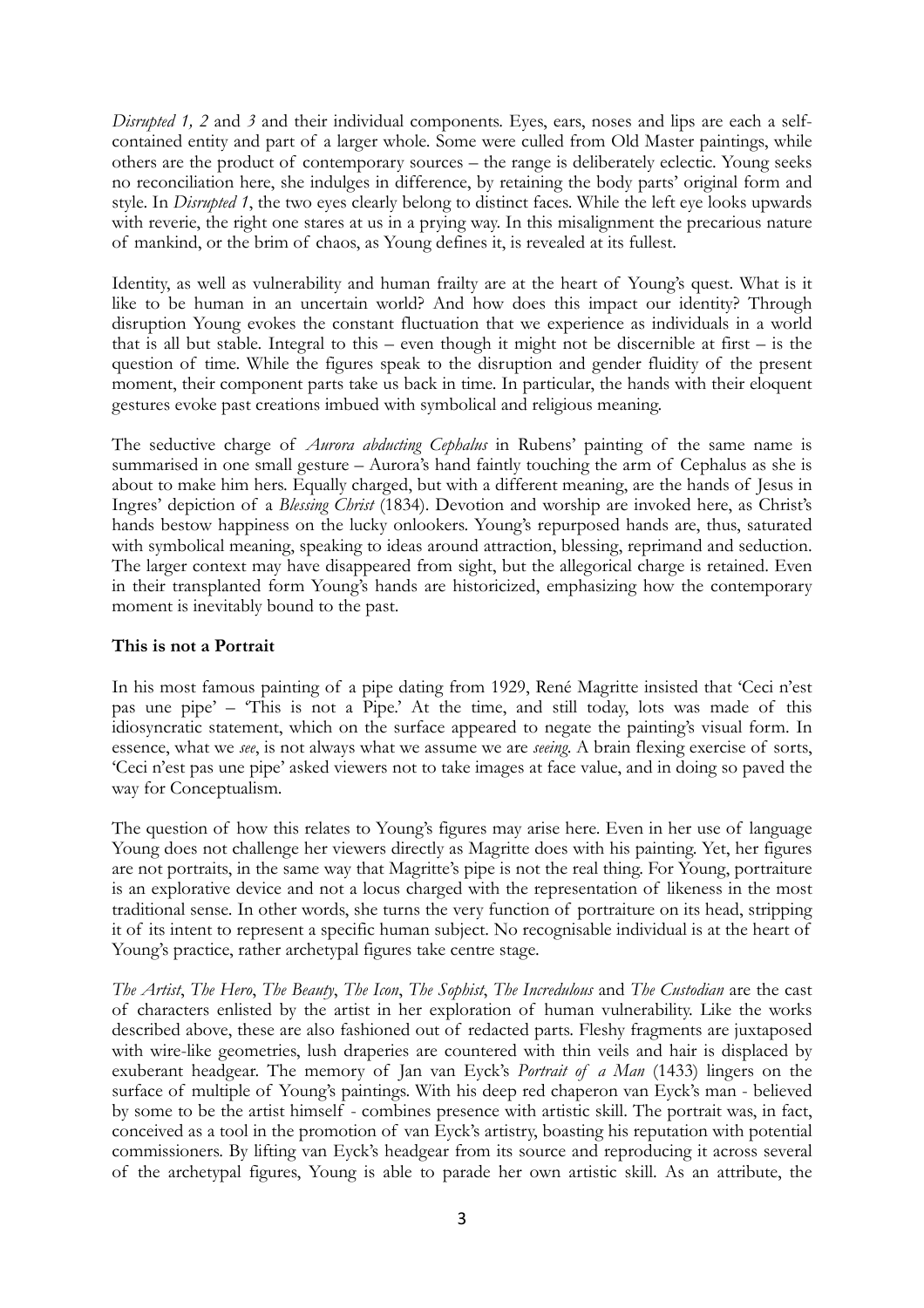chaperon lends a certain degree of solemnity to the figures on which it has been bestowed and by concealing what lies underneath it also casts to one side gender – making the archetypes unspecific. More so, Young's decision to remove hair from the human equation, speaks to her wish to make the archetypes timeless, and by extension ageless. Hair, and specifically hairstyles tend to speak to a specific trend and time period; Young remains keen to avoid these types of associations for her imaginary sitters.

However, in works such as *Bones beneath the world* (2021) and *A dark plumed melancholy* (2021) the artist breaks her own rule and endows the two figures with exuberant hairstyles, reminiscent of Marie-Antoinette's famous *pouf*. Like cotton-candy the mass of hair rises high above the two painted faces, enforcing a stark contrast between the black and white visages and the buoyancy of the hairdo. Like memories about to fade, the muted faces are overpowered by the lively hairstyles, which despite their historicised roots remain conversant with the present moment. More alive than the faces themselves they take charge of the portraits, rescuing them from the treacherous melancholy and otherworldly sphere, inferred by the works' titles. At stake here is a play between what we *see* and how we *read* it – meaning is slippery and the viewer is entitled to apply his/her own subjective filter to the understanding of these and Young's other figures.

The archetypes, like all of Young's compositions, also confound easy identification, both in terms of time and meaning. As a model, the archetype is steeped in philosophical and psychological references. Starting with Plato, who believed that all things have an ideal form of which a physical manifestation is just a copy and carrying on with Carl Gustav Jung, who conceived of the archetype as an inherited idea; the term archetype encapsulates multiple discourses at once. In adopting it as the overarching title for her series of full-length figures, Young builds on the archetype's existing conceptual baggage. More so, by ascribing a specific trait; be it beauty, heroism and incredulity, to each of her archetypal figures, Young charges them with the power to subvert ingrained perceptions. Take beauty; as a noun it is supposed to be neutral, and yet, historic links with feminine beauty lend it a gendered connotation. Heroism operates according to a similar mindset. The noun is almost exclusively linked to masculine discourses, despite the neutrality of the term. By associating beauty and heroism with gender neutral figures, Young liberates these loaded terms from prevailing misconceptions.

Freed from rehearsed narratives, the artist's archetypes are ripe for new interpretation. Like the rest of Young's oeuvre, they are also the product of multiple visual registers. *The Artist* is inspired by Alfred Drury's statue of Sir Joshua Reynolds, permanently installed in the courtyard of the Royal Academy in London. Honouring Reynolds, one of the founding members of the RA, the statue portrays the artist at work. Standing in front of an invisible canvas, with a paintbrush raised in his left hand and a palette in his right one, Reynolds is presented as the archetypal artist. In her version, Young deploys Reynold's pose to conjure a portrait of a contemporary artist; one which is not quite as self-assured as the archetypal model, but speaks to the uncertainty of our present moment. Likewise, *The Icon* strips Dosso Dossi's *St. Sebastian* of its religious prerogative. Retaining the serpentine pose, with its upward thrust Young's portrait of an *Icon* is theatrical. The lavish ochre cape acts as a backdrop to the performance of self, while the graphic headgear with its intricate pattern nods to Christ's woven crown of thorns. Secular and religious symbols come together in this portrait of an icon for the twenty-first century.

Drury's take on Reynolds and Dossi's *St. Sebastian* are just two of Young's re-purposed 'art historical poses' – as she defines them. This appropriative strategy allows the artist to strip existing masterpieces of their original meaning and reconfigures them as modern-day devotional works. Beware though, religion is not part of Young's preaching. Her aspiration is to put the brakes on rampant image consumption and "provide a pause, a moment of meditative